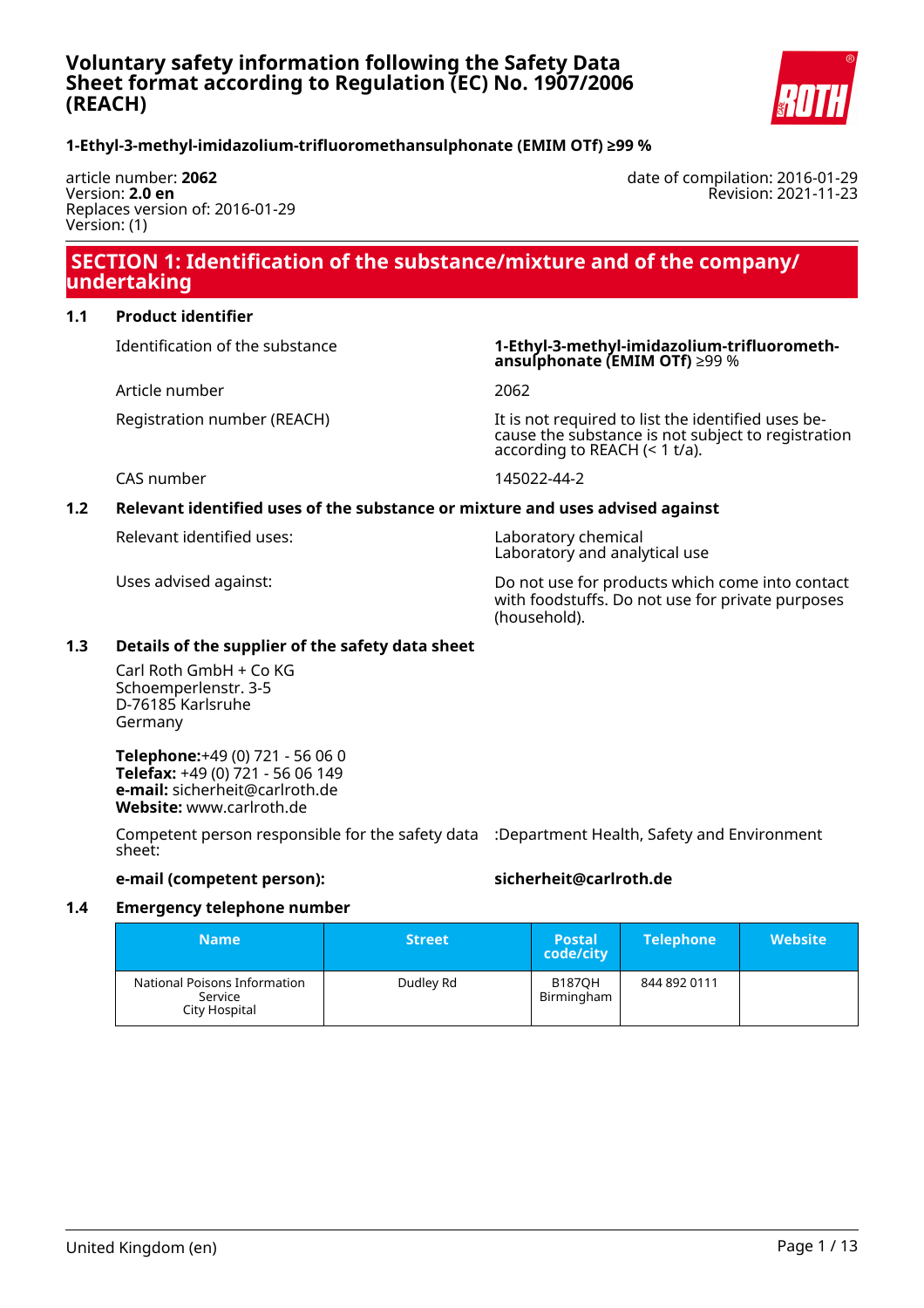

### **1-Ethyl-3-methyl-imidazolium-trifluoromethansulphonate (EMIM OTf) ≥99 %**

article number: **2062**

### **SECTION 2: Hazards identification**

#### **2.1 Classification of the substance or mixture**

#### **Classification according to Regulation (EC) No 1272/2008 (CLP)**

This substance does not meet the criteria for classification in accordance with Regulation No 1272/ 2008/EC.

260,2 $9/_{mol}$ 

#### **2.2 Label elements**

# **Labelling according to Regulation (EC) No 1272/2008 (CLP)**

not required

### **2.3 Other hazards**

### **Results of PBT and vPvB assessment**

According to the results of its assessment, this substance is not a PBT or a vPvB.

### **SECTION 3: Composition/information on ingredients**

#### **3.1 Substances**

Name of substance 1-Ethyl-3-methyl-imidazolium-trifluoromethansulphonate (EMIM OTf)

Molecular formula  $C_7H_{11}F_3N_2O_3S$ Molar mass

CAS No 145022-44-2

# **SECTION 4: First aid measures**

#### **4.1 Description of first aid measures**



### **General notes**

Take off contaminated clothing.

#### **Following inhalation**

Provide fresh air.

#### **Following skin contact**

Rinse skin with water/shower.

#### **Following eye contact**

Rinse cautiously with water for several minutes.

#### **Following ingestion**

Rinse mouth. Call a doctor if you feel unwell.

**4.2 Most important symptoms and effects, both acute and delayed**

Symptoms and effects are not known to date.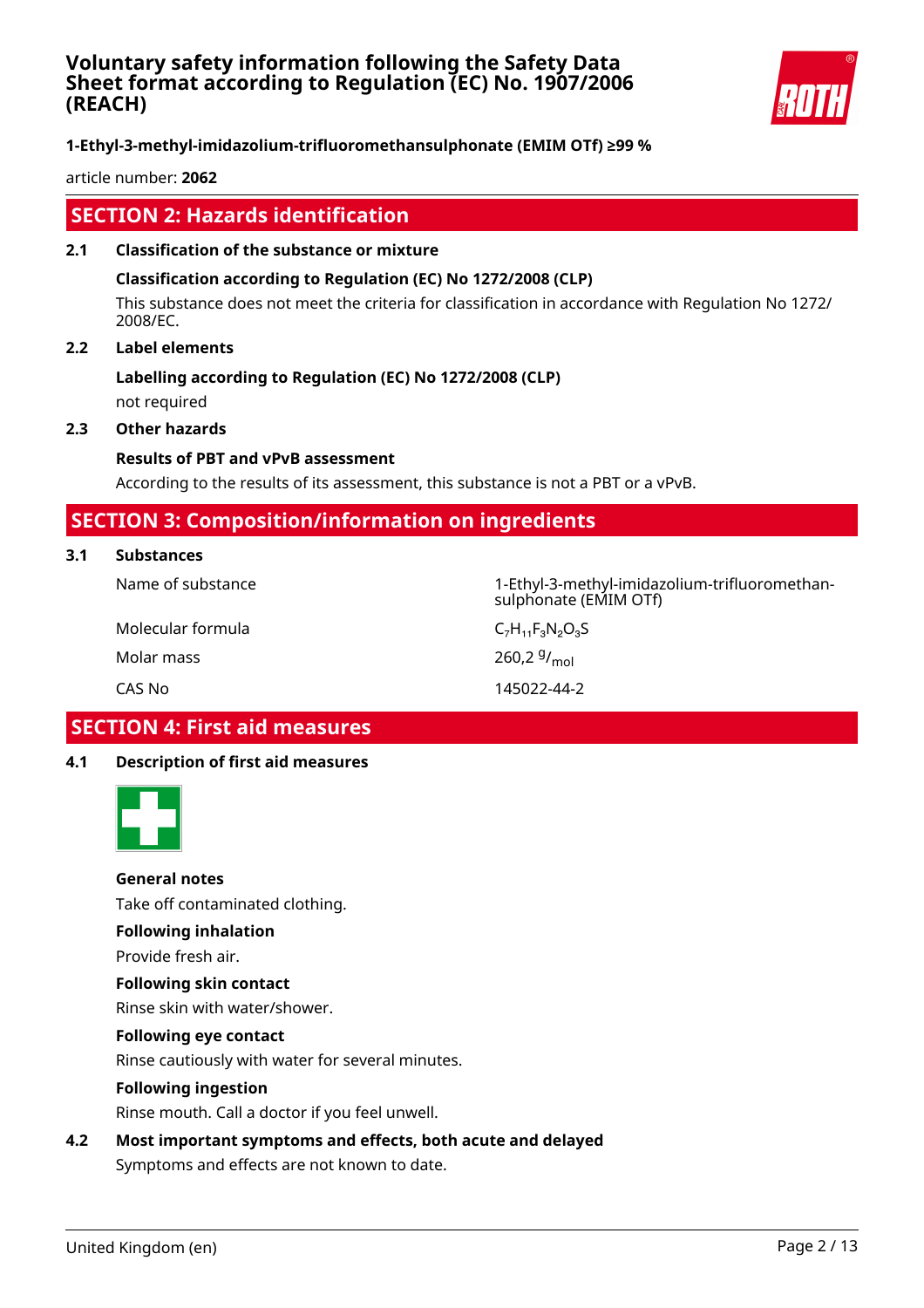

**1-Ethyl-3-methyl-imidazolium-trifluoromethansulphonate (EMIM OTf) ≥99 %**

article number: **2062**

### **4.3 Indication of any immediate medical attention and special treatment needed** none

### **SECTION 5: Firefighting measures**

#### **5.1 Extinguishing media**



#### **Suitable extinguishing media**

co-ordinate firefighting measures to the fire surroundings water spray, dry extinguishing powder, BC-powder, carbon dioxide (CO<sub>2</sub>)

#### **Unsuitable extinguishing media**

water jet

#### **5.2 Special hazards arising from the substance or mixture**

Combustible.

#### **Hazardous combustion products**

In case of fire may be liberated: Nitrogen oxides (NOx), Carbon monoxide (CO), Carbon dioxide (CO₂), Sulphur oxides (SOx)

#### **5.3 Advice for firefighters**

In case of fire and/or explosion do not breathe fumes. Fight fire with normal precautions from a reasonable distance. Wear self-contained breathing apparatus.

### **SECTION 6: Accidental release measures**

#### **6.1 Personal precautions, protective equipment and emergency procedures**



#### **For non-emergency personnel**

No special measures are necessary.

#### **6.2 Environmental precautions**

Keep away from drains, surface and ground water.

#### **6.3 Methods and material for containment and cleaning up**

#### **Advice on how to contain a spill**

Covering of drains.

#### **Other information relating to spills and releases**

Place in appropriate containers for disposal.

#### **6.4 Reference to other sections**

Hazardous combustion products: see section 5. Personal protective equipment: see section 8. Incompatible materials: see section 10. Disposal considerations: see section 13.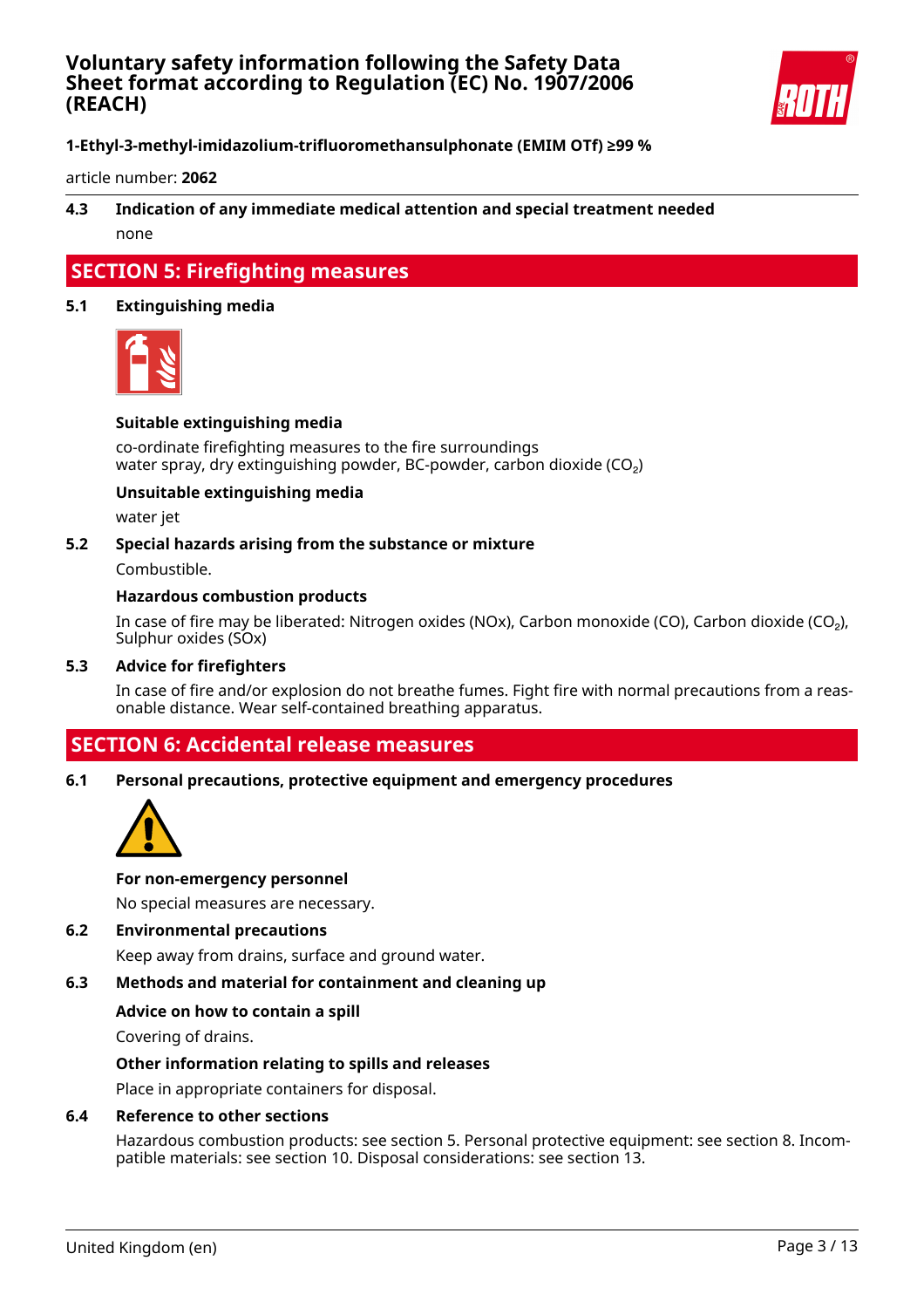

**1-Ethyl-3-methyl-imidazolium-trifluoromethansulphonate (EMIM OTf) ≥99 %**

article number: **2062**

## **SECTION 7: Handling and storage**

**7.1 Precautions for safe handling** Provision of sufficient ventilation.

**Advice on general occupational hygiene**

Keep away from food, drink and animal feedingstuffs.

**7.2 Conditions for safe storage, including any incompatibilities** Keep container tightly closed.

**Incompatible substances or mixtures**

Observe hints for combined storage.

**Consideration of other advice:**

**Specific designs for storage rooms or vessels**

Recommended storage temperature: 15 – 25 °C

**7.3 Specific end use(s)** No information available.

### **SECTION 8: Exposure controls/personal protection**

#### **8.1 Control parameters**

#### **National limit values**

#### **Occupational exposure limit values (Workplace Exposure Limits)**

This information is not available.

#### **8.2 Exposure controls**

### **Individual protection measures (personal protective equipment)**

#### **Eye/face protection**



Use safety goggle with side protection.

**Skin protection**



### **• hand protection**

Wear suitable gloves. Chemical protection gloves are suitable, which are tested according to EN 374.

#### **• type of material**

NBR (Nitrile rubber)

#### **• material thickness**

>0,11 mm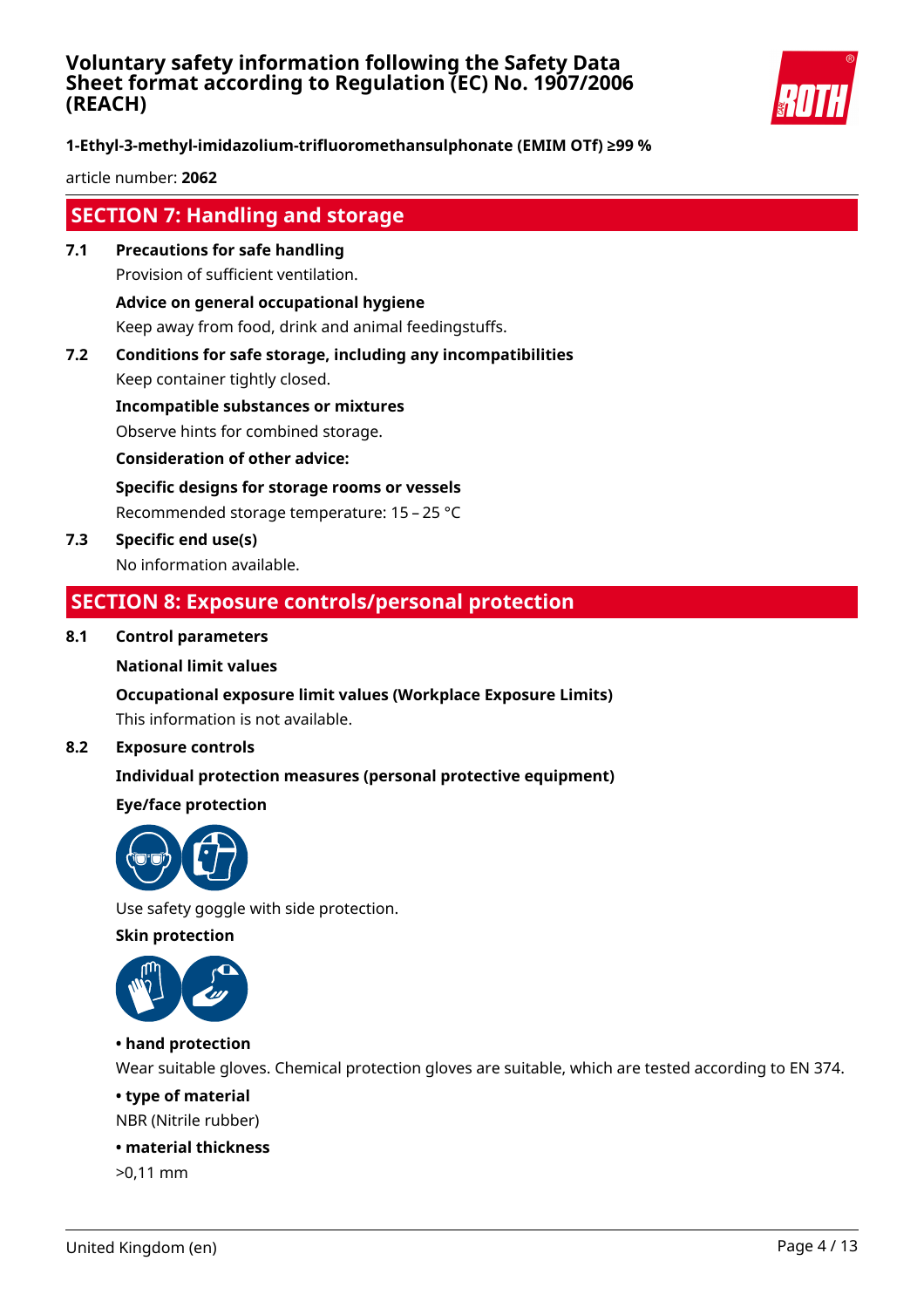

article number: **2062**

#### **• breakthrough times of the glove material**

>480 minutes (permeation: level 6)

#### **• other protection measures**

Take recovery periods for skin regeneration. Preventive skin protection (barrier creams/ointments) is recommended.

#### **Respiratory protection**



Respiratory protection necessary at: Aerosol or mist formation. Type: A (against organic gases and vapours with a boiling point of > 65 °C , colour code: Brown).

#### **Environmental exposure controls**

Keep away from drains, surface and ground water.

### **SECTION 9: Physical and chemical properties**

#### **9.1 Information on basic physical and chemical properties**

| Physical state                                              | liquid                                                       |
|-------------------------------------------------------------|--------------------------------------------------------------|
| Colour                                                      | whitish yellow                                               |
| Odour                                                       | odourless                                                    |
| Melting point/freezing point                                | $-13$ °C                                                     |
| Boiling point or initial boiling point and boiling<br>range | 350 °C                                                       |
| Flammability                                                | this material is combustible, but will not ignite<br>readily |
| Lower and upper explosion limit                             | not determined                                               |
| Flash point                                                 | 113 °C (c.c.)                                                |
| Auto-ignition temperature                                   | 480 °C at 1.013 hPa (ECHA)                                   |
| Decomposition temperature                                   | not relevant                                                 |
| pH (value)                                                  | not determined                                               |
| Kinematic viscosity                                         | not determined                                               |
| Solubility(ies)                                             |                                                              |
| Water solubility                                            | not determined                                               |
| Partition coefficient                                       |                                                              |
| Partition coefficient n-octanol/water (log value):          | -2,5 (pH value: 6,8, 23 °C) (ECHA)                           |
| Vapour pressure                                             | not determined                                               |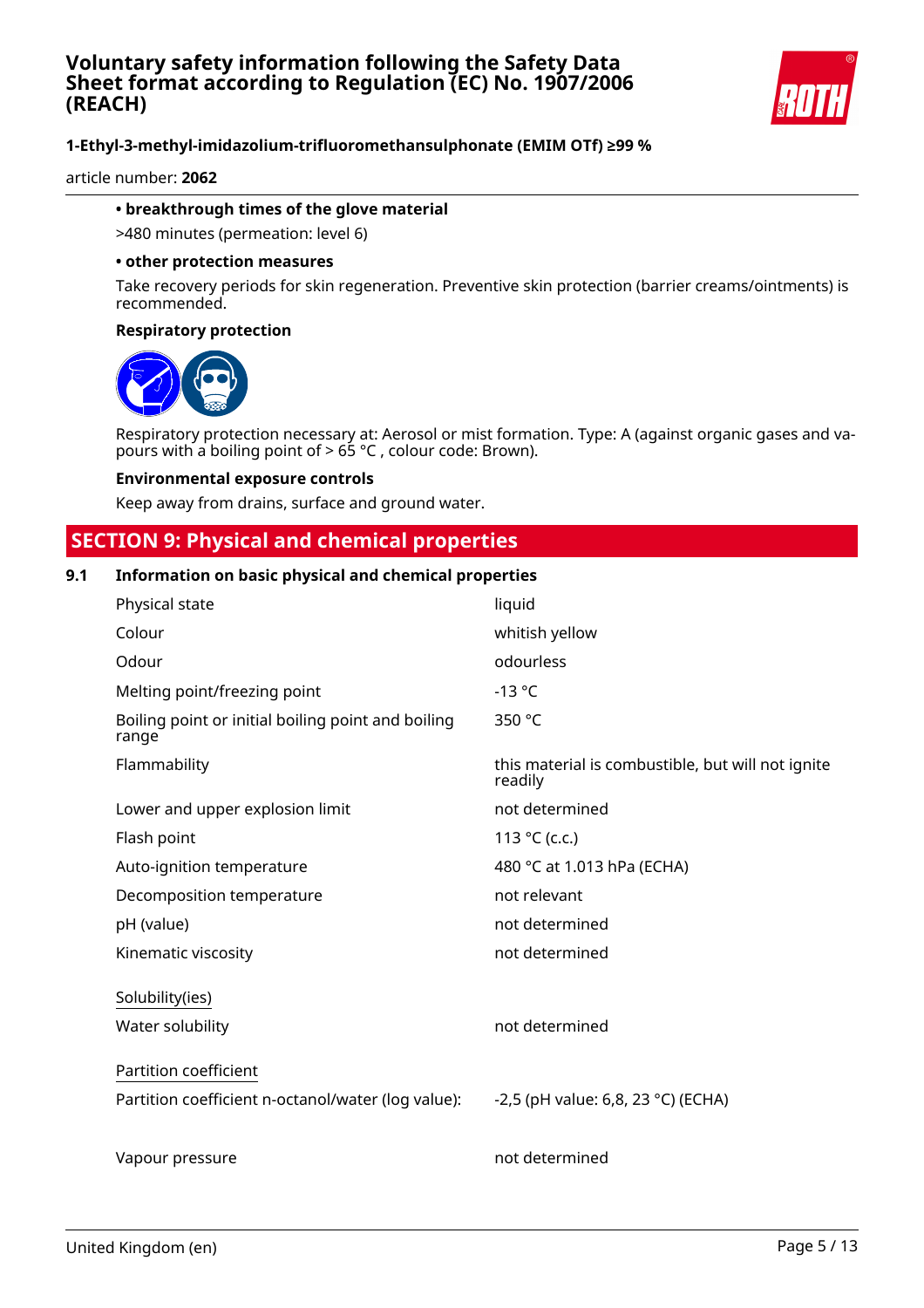

#### article number: **2062**

|     | Density                                                | 1,387 $9/$ <sub>cm</sub> <sub>3</sub> at 25 °C                           |
|-----|--------------------------------------------------------|--------------------------------------------------------------------------|
|     | Relative vapour density                                | information on this property is not available                            |
|     |                                                        |                                                                          |
|     | Particle characteristics                               | not relevant (liquid)                                                    |
|     | Other safety parameters                                |                                                                          |
|     | Oxidising properties                                   | none                                                                     |
| 9.2 | <b>Other information</b>                               |                                                                          |
|     | Information with regard to physical hazard<br>classes: | hazard classes acc. to GHS<br>(physical hazards): not relevant           |
|     | Other safety characteristics:                          |                                                                          |
|     | Temperature class (EU, acc. to ATEX)                   | Τ1<br>Maximum permissible surface temperature on<br>the equipment: 450°C |

### **SECTION 10: Stability and reactivity**

#### **10.1 Reactivity**

This material is not reactive under normal ambient conditions.

#### **If heated**

Vapours may form explosive mixtures with air.

#### **10.2 Chemical stability**

The material is stable under normal ambient and anticipated storage and handling conditions of temperature and pressure.

### **10.3 Possibility of hazardous reactions**

**Violent reaction with:** strong oxidiser

#### **10.4 Conditions to avoid**

There are no specific conditions known which have to be avoided.

#### **10.5 Incompatible materials**

There is no additional information.

**10.6 Hazardous decomposition products**

Hazardous combustion products: see section 5.

### **SECTION 11: Toxicological information**

#### **11.1 Information on hazard classes as defined in Regulation (EC) No 1272/2008**

#### **Classification according to GHS (1272/2008/EC, CLP)**

This substance does not meet the criteria for classification in accordance with Regulation No 1272/ 2008/EC.

#### **Acute toxicity**

Shall not be classified as acutely toxic.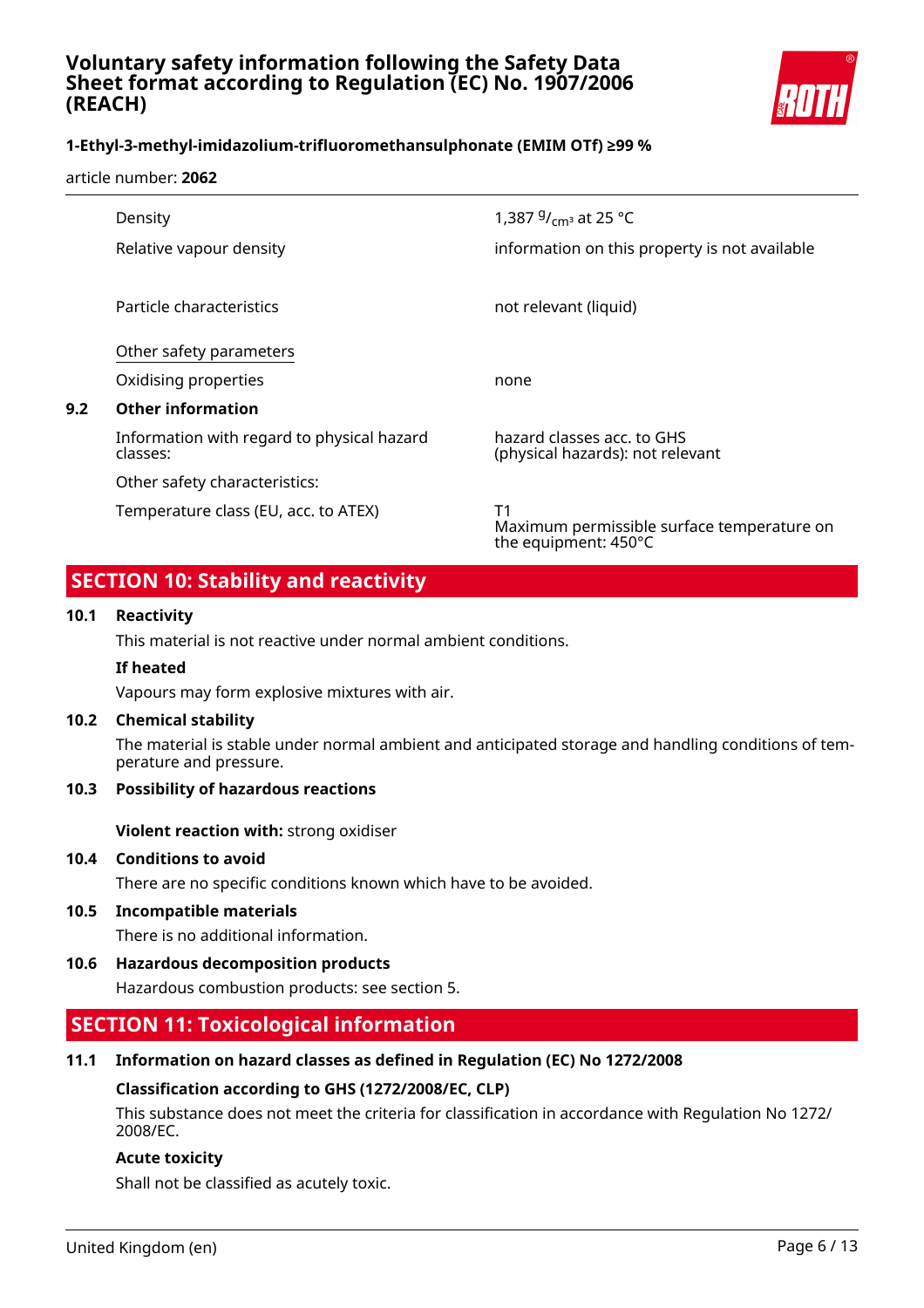

#### article number: **2062**

| <b>Acute toxicity</b> |                 |                        |                |               |               |
|-----------------------|-----------------|------------------------|----------------|---------------|---------------|
| <b>Exposure route</b> | <b>Endpoint</b> | <b>Value</b>           | <b>Species</b> | <b>Method</b> | <b>Source</b> |
| oral                  | LD50            | $>2.000 \frac{mg}{kg}$ | rat            |               | <b>ECHA</b>   |

#### **Skin corrosion/irritation**

Shall not be classified as corrosive/irritant to skin.

#### **Serious eye damage/eye irritation**

Shall not be classified as seriously damaging to the eye or eye irritant.

#### **Respiratory or skin sensitisation**

Shall not be classified as a respiratory or skin sensitiser.

#### **Germ cell mutagenicity**

Shall not be classified as germ cell mutagenic.

#### **Carcinogenicity**

Shall not be classified as carcinogenic.

#### **Reproductive toxicity**

Shall not be classified as a reproductive toxicant.

#### **Specific target organ toxicity - single exposure**

Shall not be classified as a specific target organ toxicant (single exposure).

#### **Specific target organ toxicity - repeated exposure**

Shall not be classified as a specific target organ toxicant (repeated exposure).

#### **Aspiration hazard**

Shall not be classified as presenting an aspiration hazard.

### **Symptoms related to the physical, chemical and toxicological characteristics**

#### **• If swallowed**

Data are not available.

**• If in eyes**

Data are not available.

**• If inhaled**

Data are not available.

#### **• If on skin**

Data are not available.

#### **• Other information**

This information is based upon the present state of our knowledge.

#### **11.2 Endocrine disrupting properties**

Not listed.

#### **11.3 Information on other hazards**

There is no additional information.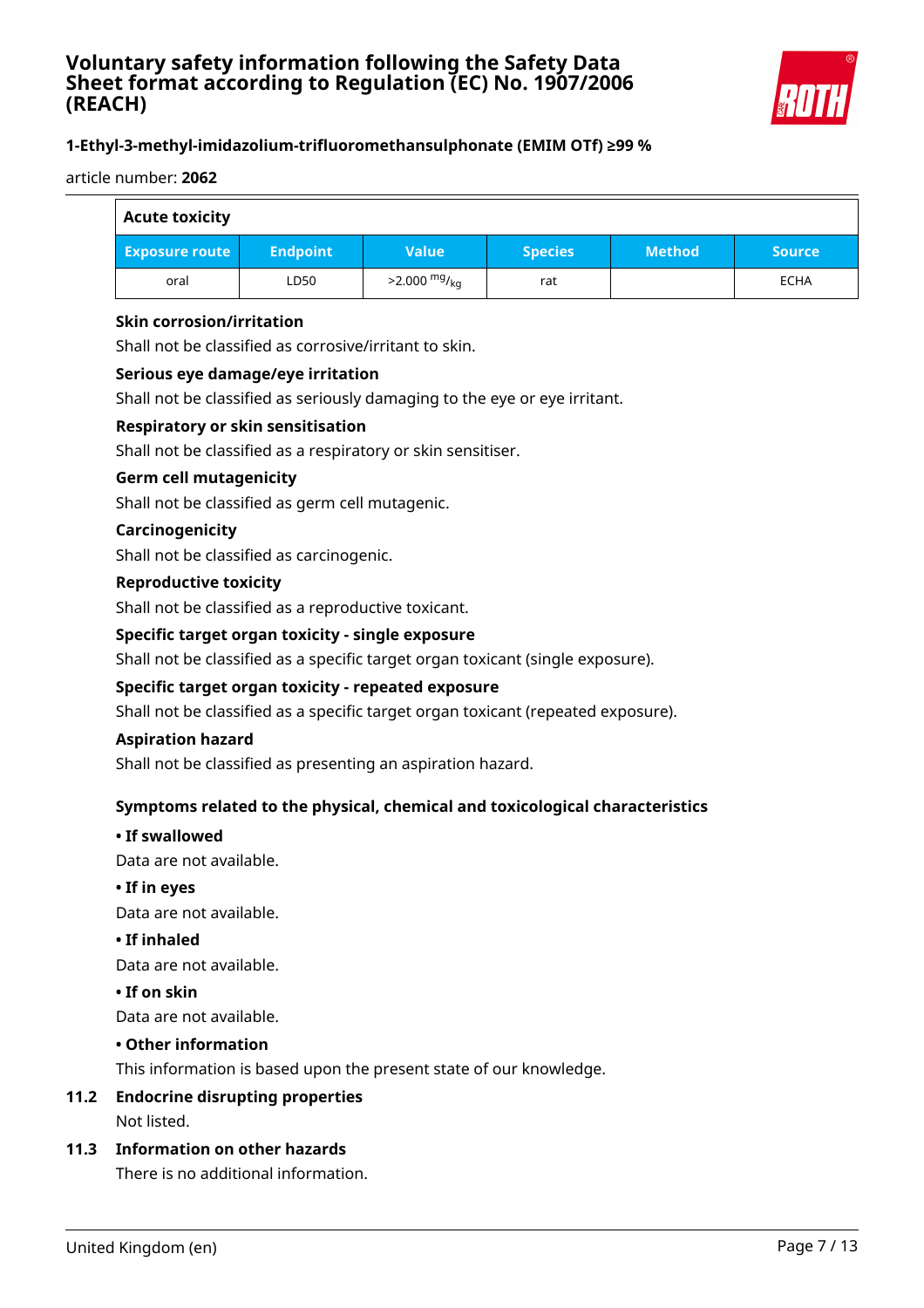

### **1-Ethyl-3-methyl-imidazolium-trifluoromethansulphonate (EMIM OTf) ≥99 %**

article number: **2062**

# **SECTION 12: Ecological information**

#### **12.1 Toxicity**

Shall not be classified as hazardous to the aquatic environment.

| <b>Aquatic toxicity (acute)</b> |                    |                       |               |                         |
|---------------------------------|--------------------|-----------------------|---------------|-------------------------|
| <b>Endpoint</b>                 | <b>Value</b>       | <b>Species</b>        | <b>Source</b> | <b>Exposure</b><br>time |
| EC50                            | $222 \frac{mg}{l}$ | aquatic invertebrates | <b>ECHA</b>   | 48 h                    |
| ErC50                           | 52,7 $mg/1$        | algae                 | <b>ECHA</b>   | 72 h                    |

#### **Biodegradation**

Data are not available.

#### **12.2 Process of degradability**

Theoretical Oxygen Demand with nitrification: 1,245 <sup>mg</sup>/<sub>mg</sub> Theoretical Oxygen Demand: 0,9837 <sup>mg</sup>/<sub>mg</sub> Theoretical Carbon Dioxide: 1,184 <sup>mg</sup>/<sub>mg</sub>

| <b>Process of degradability</b> |                         |      |  |
|---------------------------------|-------------------------|------|--|
| <b>Process</b>                  | <b>Degradation rate</b> | Time |  |
| carbon dioxide generation       | 0 %                     | 28 d |  |

#### **12.3 Bioaccumulative potential**

Does not significantly accumulate in organisms.

#### **12.4 Mobility in soil**

Data are not available.

**12.5 Results of PBT and vPvB assessment**

Data are not available.

- **12.6 Endocrine disrupting properties** Not listed.
- **12.7 Other adverse effects**

Data are not available.

### **SECTION 13: Disposal considerations**

#### **13.1 Waste treatment methods**



Consult the appropriate local waste disposal expert about waste disposal.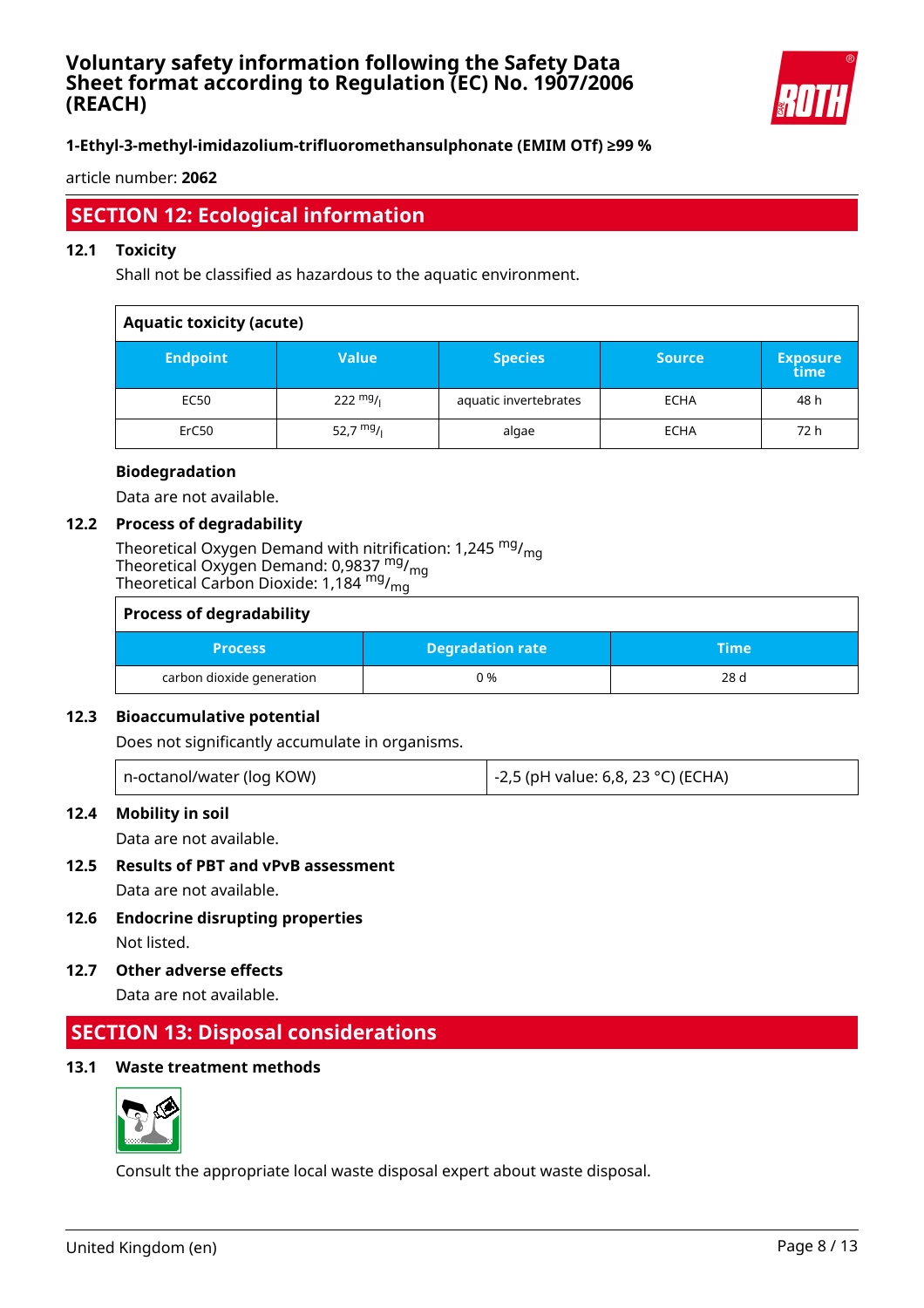

article number: **2062**

#### **Sewage disposal-relevant information**

Do not empty into drains.

#### **13.2 Relevant provisions relating to waste**

The allocation of waste identity numbers/waste descriptions must be carried out according to the EEC, specific to the industry and process. Waste catalogue ordinance (Germany).

#### **13.3 Remarks**

Waste shall be separated into the categories that can be handled separately by the local or national waste management facilities. Please consider the relevant national or regional provisions.

### **SECTION 14: Transport information**

- **14.1 UN number or ID number not subject to transport regulations**
- **14.2 UN proper shipping name** not assigned
- **14.3 Transport hazard class(es)** none
- **14.4 Packing group not assigned not assigned**
- 

**14.5 Environmental hazards** non-environmentally hazardous acc. to the dangerous goods regulations

#### **14.6 Special precautions for user**

There is no additional information.

### **14.7 Maritime transport in bulk according to IMO instruments** The cargo is not intended to be carried in bulk.

#### **14.8 Information for each of the UN Model Regulations**

#### **Transport of dangerous goods by road, rail and inland waterway (ADR/RID/ADN) - Additional information**

Not subject to ADR, RID and ADN.

**International Maritime Dangerous Goods Code (IMDG) - Additional information** Not subject to IMDG.

**International Civil Aviation Organization (ICAO-IATA/DGR) - Additional information** Not subject to ICAO-IATA.

### **SECTION 15: Regulatory information**

### **15.1 Safety, health and environmental regulations/legislation specific for the substance or mixture**

#### **Relevant provisions of the European Union (EU)**

### **Restrictions according to REACH, Annex XVII**

not listed

**List of substances subject to authorisation (REACH, Annex XIV)/SVHC - candidate list** Not listed.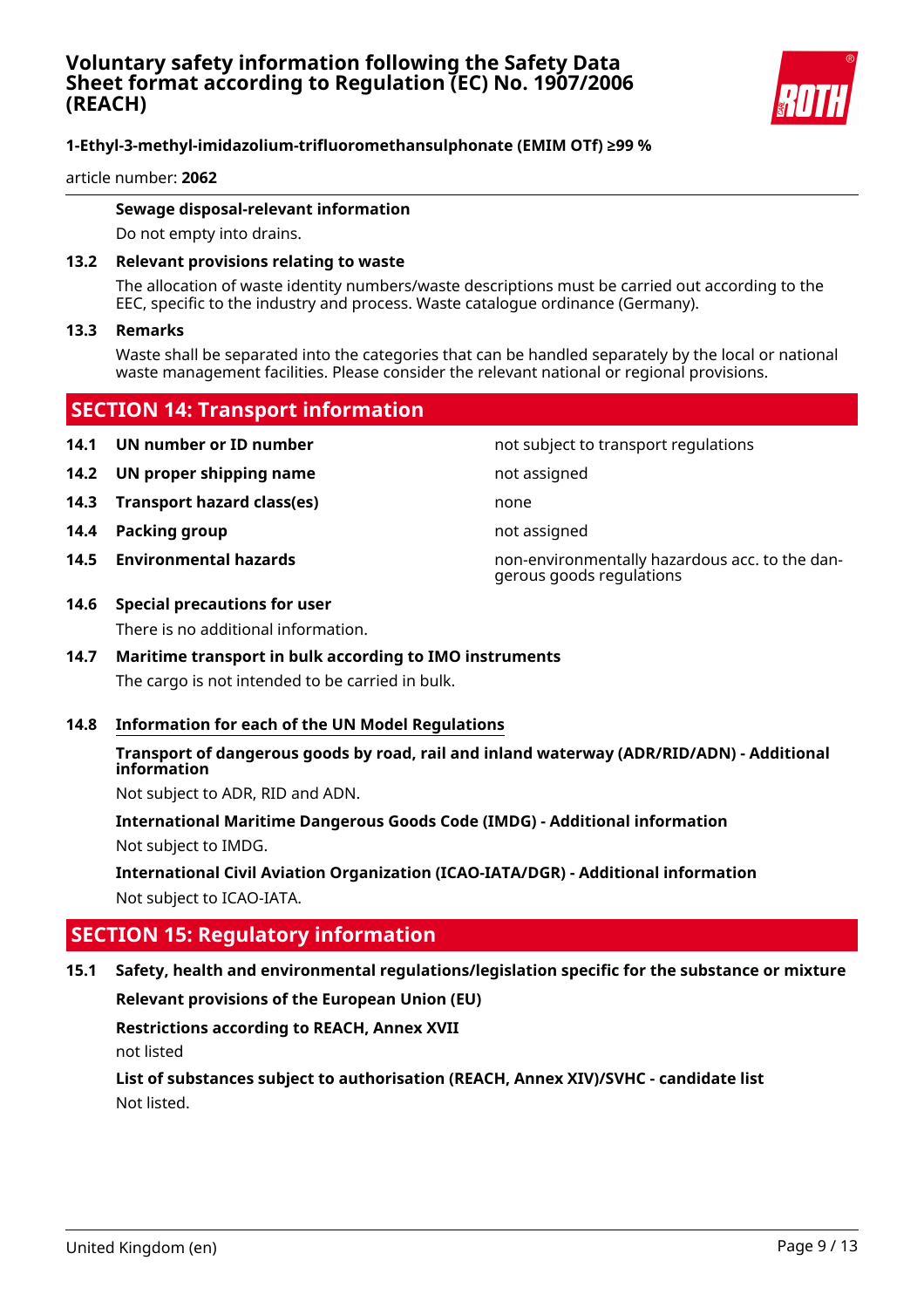

#### article number: **2062**

|                         | <b>Seveso Directive</b>                      |                                                                                            |              |  |  |
|-------------------------|----------------------------------------------|--------------------------------------------------------------------------------------------|--------------|--|--|
| 2012/18/EU (Seveso III) |                                              |                                                                                            |              |  |  |
| <b>No</b>               | <b>Dangerous substance/hazard categories</b> | Qualifying quantity (tonnes) for the application of lower and upper-tier re-<br>quirements | <b>Notes</b> |  |  |
|                         | not assigned                                 |                                                                                            |              |  |  |

#### **Deco-Paint Directive**

| <b>VOC content</b> | 0%<br>0.91<br>∪<br>., |
|--------------------|-----------------------|
|                    |                       |

#### **Industrial Emissions Directive (IED)**

| VOC content | 100 %   |
|-------------|---------|
| VOC content | 1.38791 |

#### **Directive on the restriction of the use of certain hazardous substances in electrical and electronic equipment (RoHS)**

not listed

#### **Regulation concerning the establishment of a European Pollutant Release and Transfer Register (PRTR)**

not listed

#### **Water Framework Directive (WFD)**

| List of pollutants (WFD)                                                  |                                                                                                            |               |              |                |
|---------------------------------------------------------------------------|------------------------------------------------------------------------------------------------------------|---------------|--------------|----------------|
| Name of substance                                                         | Name acc. to inventory                                                                                     | <b>CAS No</b> | Listed in    | <b>Remarks</b> |
| 1-Ethyl-3-methyl-imidazolium-tri-<br>fluoromethansulphonate (EMIM<br>OTf) | Organohalogen compounds and<br>substances which may form such<br>compounds in the aquatic envir-<br>onment |               | $\mathsf{A}$ |                |

**Legend**

A) Indicative list of the main pollutants

#### **Regulation on the marketing and use of explosives precursors**

not listed

#### **Regulation on drug precursors**

not listed

#### **Regulation on substances that deplete the ozone layer (ODS)**

not listed

#### **Regulation concerning the export and import of hazardous chemicals (PIC)**

not listed

#### **Regulation on persistent organic pollutants (POP)**

not listed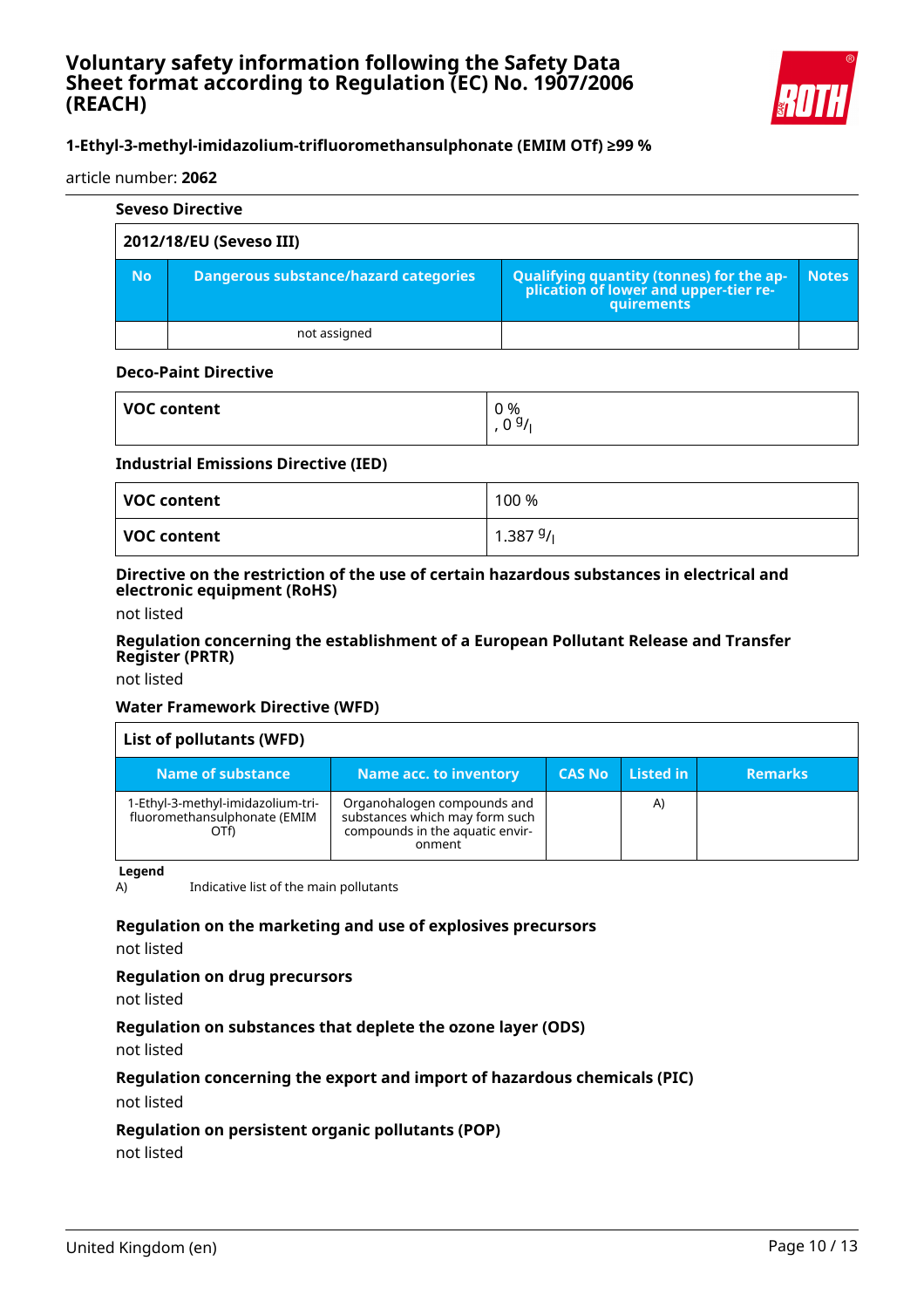

article number: **2062**

#### **Other information**

Directive 94/33/EC on the protection of young people at work. Observe employment restrictions under the Maternity Protection Directive (92/85/EEC) for expectant or nursing mothers.

#### **National inventories**

| <b>Country</b> | <b>Inventory</b> | <b>Status</b>       |  |
|----------------|------------------|---------------------|--|
| EU             | REACH Reg.       | substance is listed |  |
| <b>TW</b>      | TCSI             | substance is listed |  |

#### **Legend**

REACH Reg. REACH registered substances

TCSI Taiwan Chemical Substance Inventory

#### **15.2 Chemical Safety Assessment**

No Chemical Safety Assessment has been carried out for this substance.

# **SECTION 16: Other information**

#### **Indication of changes (revised safety data sheet)**

Alignment to regulation: Regulation (EC) No. 1907/2006 (REACH), amended by 2020/878/EU

#### Restructuring: section 9, section 14

| <b>Section</b> | <b>Former entry (text/value)</b>                                                    | <b>Actual entry (text/value)</b>                                                                                                                                                        | Safety-<br>relev-<br>ant |
|----------------|-------------------------------------------------------------------------------------|-----------------------------------------------------------------------------------------------------------------------------------------------------------------------------------------|--------------------------|
| 2.1            | Classification according to Regulation (EC) No<br>1272/2008 (CLP)                   | Classification according to Regulation (EC) No<br>1272/2008 (CLP):<br>This substance does not meet the criteria for<br>classification in accordance with Regulation No<br>1272/2008/EC. | yes                      |
| 2.1            |                                                                                     | Classification acc. to GHS:<br>change in the listing (table)                                                                                                                            | yes                      |
| 2.1            | Remarks:<br>For full text of Hazard- and EU Hazard-state-<br>ments: see SECTION 16. |                                                                                                                                                                                         | yes                      |
| 2.2            | Labelling according to Regulation (EC) No 1272/<br>$2008$ (CLP)                     | Labelling according to Regulation (EC) No 1272/<br>2008 (CLP):<br>not required                                                                                                          | yes                      |
| 2.2            | Signal word:<br>Warning                                                             |                                                                                                                                                                                         | yes                      |
| 2.2            | Pictograms                                                                          |                                                                                                                                                                                         | yes                      |
| 2.2            |                                                                                     | Pictograms:<br>change in the listing (table)                                                                                                                                            | yes                      |
| 2.2            | <b>Hazard statements</b>                                                            |                                                                                                                                                                                         | yes                      |
| 2.2            |                                                                                     | Hazard statements:<br>change in the listing (table)                                                                                                                                     | yes                      |
| 2.2            | Precautionary statements                                                            |                                                                                                                                                                                         | yes                      |
| 2.2            | Precautionary statements - prevention                                               |                                                                                                                                                                                         | yes                      |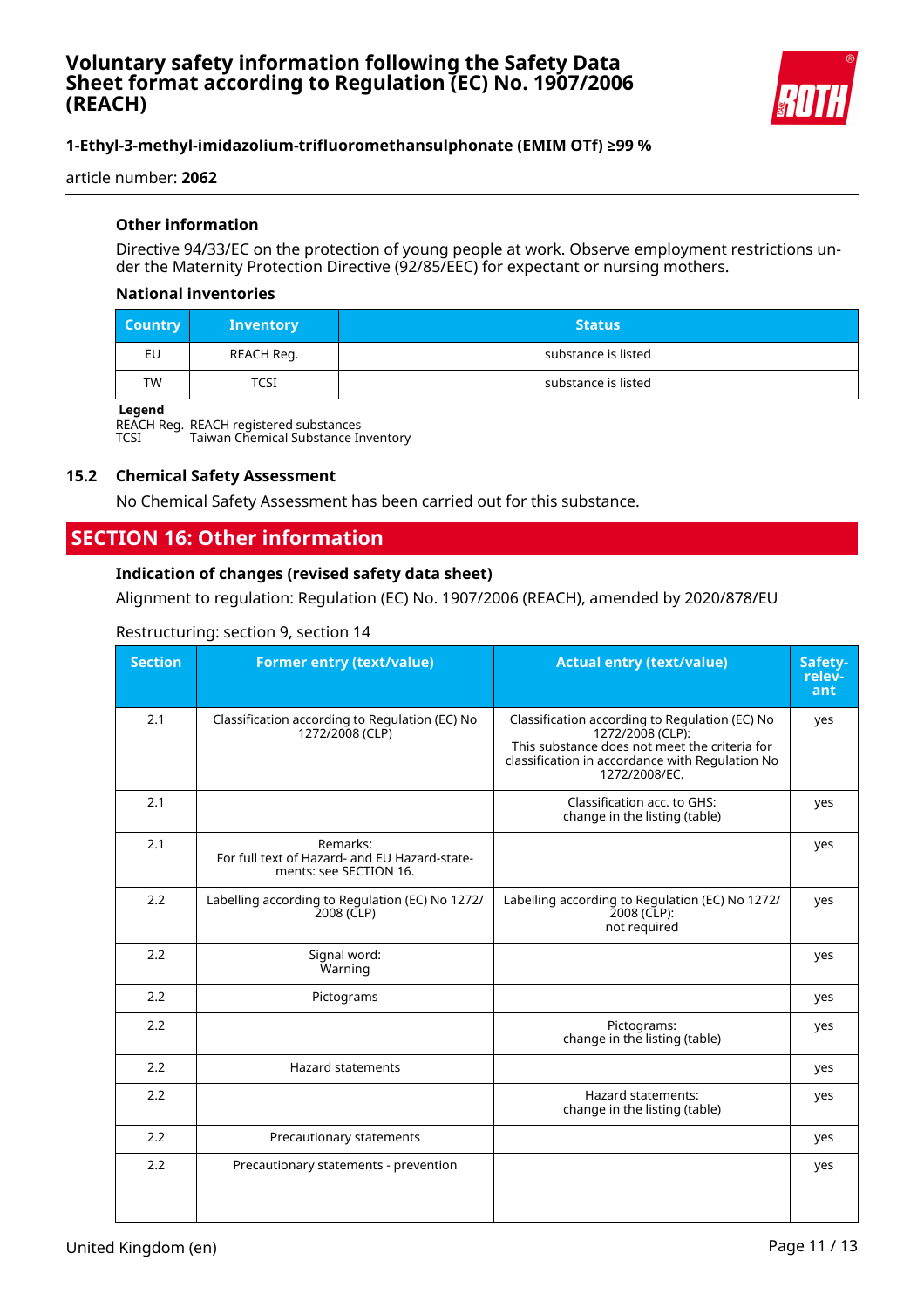

### **1-Ethyl-3-methyl-imidazolium-trifluoromethansulphonate (EMIM OTf) ≥99 %**

#### article number: **2062**

| <b>Section</b> | <b>Former entry (text/value)</b>                                                          | <b>Actual entry (text/value)</b>                                                                                             | Safety-<br>relev-<br>ant |
|----------------|-------------------------------------------------------------------------------------------|------------------------------------------------------------------------------------------------------------------------------|--------------------------|
| 2.2            |                                                                                           | Precautionary statements - prevention:<br>change in the listing (table)                                                      | yes                      |
| 2.2            | Precautionary statements - response                                                       |                                                                                                                              | yes                      |
| 2.2            |                                                                                           | Precautionary statements - response:<br>change in the listing (table)                                                        | yes                      |
| 2.2            | Labelling of packages where the contents do<br>not exceed 125 ml:<br>Signal word: Warning |                                                                                                                              | yes                      |
| 2.2            |                                                                                           | Labelling of packages where the contents do<br>not exceed 125 ml:<br>change in the listing (table)                           | yes                      |
| 2.2            |                                                                                           | Labelling of packages where the contents do<br>not exceed 125 ml:<br>change in the listing (table)                           | yes                      |
| 2.3            | Other hazards:<br>There is no additional information.                                     | Other hazards                                                                                                                | yes                      |
| 2.3            |                                                                                           | Results of PBT and vPvB assessment:<br>According to the results of its assessment, this<br>substance is not a PBT or a vPvB. | yes                      |

### **Abbreviations and acronyms**

| Abbr.           | <b>Descriptions of used abbreviations</b>                                                                                                                                                                                       |
|-----------------|---------------------------------------------------------------------------------------------------------------------------------------------------------------------------------------------------------------------------------|
| <b>ADN</b>      | Accord européen relatif au transport international des marchandises dangereuses par voies de naviga-<br>tion intérieures (European Agreement concerning the International Carriage of Dangerous Goods by In-<br>land Waterways) |
| <b>ADR</b>      | Accord relatif au transport international des marchandises dangereuses par route (Agreement concern-<br>ing the International Carriage of Dangerous Goods by Road)                                                              |
| CAS             | Chemical Abstracts Service (service that maintains the most comprehensive list of chemical substances)                                                                                                                          |
| <b>CLP</b>      | Regulation (EC) No 1272/2008 on classification, labelling and packaging of substances and mixtures                                                                                                                              |
| <b>DGR</b>      | Dangerous Goods Regulations (see IATA/DGR)                                                                                                                                                                                      |
| <b>EC50</b>     | Effective Concentration 50 %. The EC50 corresponds to the concentration of a tested substance causing<br>50 % changes in response (e.g. on growth) during a specified time interval                                             |
| ErC50           | $\equiv$ EC50: in this method, that concentration of test substance which results in a 50 % reduction in either<br>growth (EbC50) or growth rate (ErC50) relative to the control                                                |
| <b>GHS</b>      | "Globally Harmonized System of Classification and Labelling of Chemicals" developed by the United Na-<br>tions                                                                                                                  |
| <b>IATA</b>     | <b>International Air Transport Association</b>                                                                                                                                                                                  |
| <b>IATA/DGR</b> | Dangerous Goods Regulations (DGR) for the air transport (IATA)                                                                                                                                                                  |
| <b>ICAO</b>     | <b>International Civil Aviation Organization</b>                                                                                                                                                                                |
| <b>IMDG</b>     | International Maritime Dangerous Goods Code                                                                                                                                                                                     |
| LD50            | Lethal Dose 50 %: the LD50 corresponds to the dose of a tested substance causing 50 % lethality during a<br>specified time interval                                                                                             |
| PBT             | Persistent, Bioaccumulative and Toxic                                                                                                                                                                                           |